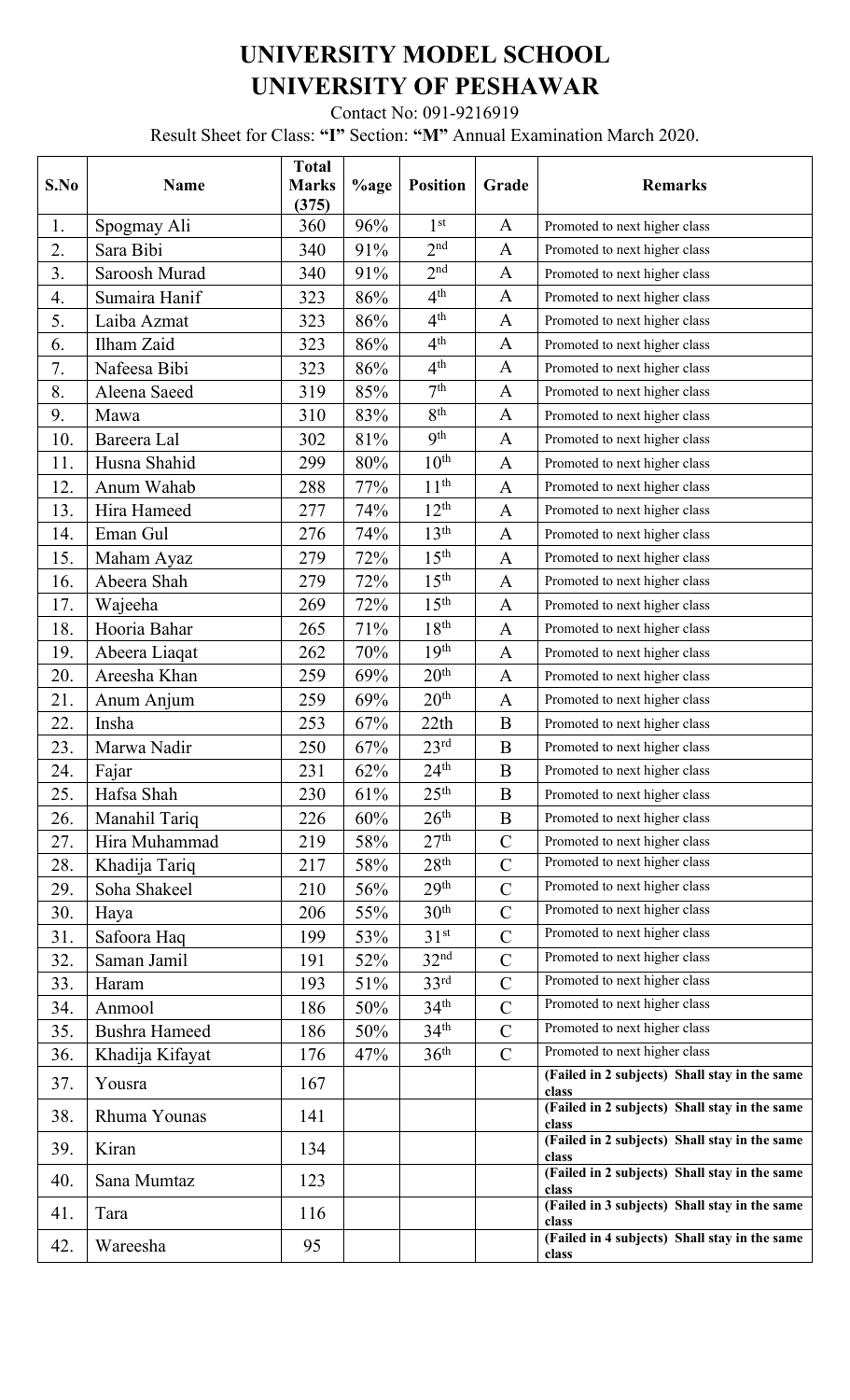## **UNIVERSITY MODEL SCHOOL UNIVERSITY OF PESHAWAR**

Contact No: 091-9216919

Result Sheet for Class: **"I"** Section: **"O"** Annual Examination March 2020.

| S.No | <b>Name</b>      | <b>Total</b><br><b>Marks</b><br>(375) | %age | <b>Position</b>  | Grade          | <b>Remarks</b>                                         |
|------|------------------|---------------------------------------|------|------------------|----------------|--------------------------------------------------------|
| 1.   | Alishba Noor     | 363                                   | 97%  | 1 <sup>st</sup>  | $A+$           | Promoted to next higher class                          |
| 2.   | Hanifa           | 362                                   | 96%  | 2 <sup>nd</sup>  | $A+$           | Promoted to next higher class                          |
| 3.   | Umama Ali        | 360                                   | 96%  | $3^{\text{rd}}$  | $A+$           | Promoted to next higher class                          |
| 4.   | Sadia Zahid      | 350                                   | 93%  | 4 <sup>th</sup>  | $A+$           | Promoted to next higher class                          |
| 5.   | Tuba Khattak     | 346                                   | 92%  | 5 <sup>th</sup>  | $\mathrm{A}^+$ | Promoted to next higher class                          |
| 6.   | Arfa Gul         | 335                                   | 89%  | 6 <sup>th</sup>  | $A+$           | Promoted to next higher class                          |
| 7.   | Fatima Adnan     | 329                                   | 88%  | 7 <sup>th</sup>  | $A+$           | Promoted to next higher class                          |
| 8.   | Maria            | 312                                   | 83%  | 8 <sup>th</sup>  | $A+$           | Promoted to next higher class                          |
| 9.   | Ayeha Ashfaq     | 310                                   | 83%  | 9 <sup>th</sup>  | $A+$           | Promoted to next higher class                          |
| 10.  | Ayesha Zia       | 308                                   | 82%  | $10^{\text{th}}$ | $A+$           | Promoted to next higher class                          |
| 11.  | Hiba Atif        | 303                                   | 81%  | 11 <sup>th</sup> | $A+$           | Promoted to next higher class                          |
| 12.  | Ajwa Khattak     | 295                                   | 79%  | $12^{th}$        | $\mathbf{A}$   | Promoted to next higher class                          |
| 13.  | Ansa Aziz        | 293                                   | 78%  | 13 <sup>th</sup> | $\mathbf{A}$   | Promoted to next higher class                          |
| 14.  | Nabeeha Tariq    | 289                                   | 77%  | 14 <sup>th</sup> | A              | Promoted to next higher class                          |
| 15.  | Zonaira          | 288                                   | 77%  | 15 <sup>th</sup> | $\mathbf{A}$   | Promoted to next higher class                          |
| 16.  | Aroosh Anaya     | 286                                   | 76%  | 16 <sup>th</sup> | $\mathbf B$    | Promoted to next higher class                          |
| 17.  | Hajra Jamil      | 283                                   | 75%  | 17 <sup>th</sup> | $\bf{B}$       | Promoted to next higher class                          |
| 18.  | Manahil Akhtar   | 281                                   | 75%  | 18 <sup>th</sup> | $\bf{B}$       | Promoted to next higher class                          |
| 19.  | Ayesha Inam      | 278                                   | 74%  | 19 <sup>th</sup> | B              | Promoted to next higher class                          |
| 20.  | Aroosha Jahangir | 278                                   | 74%  | 19 <sup>th</sup> | B              | Promoted to next higher class                          |
| 21.  | Zainab           | 275                                   | 73%  | $21^{st}$        | $\bf{B}$       | Promoted to next higher class                          |
| 22.  | Zarwa Imran      | 264                                   | 70%  | 22 <sup>nd</sup> | $\mathbf B$    | Promoted to next higher class                          |
| 23.  | Kashaf Khan      | 266                                   | 71%  | 23 <sup>rd</sup> | $\bf{B}$       | Promoted to next higher class                          |
| 24.  | Marwa Dawood     | 261                                   | 70%  | 24 <sup>th</sup> | $\mathbf B$    | Promoted to next higher class                          |
| 25.  | Fatima Ilyas     | 260                                   | 69%  | 25 <sup>th</sup> | $\mathbf C$    | Promoted to next higher class                          |
| 26.  | Fatima Zarshad   | 258                                   | 69%  | 26 <sup>th</sup> | $\mathbf C$    | Promoted to next higher class                          |
| 27.  | Maryam           | 252                                   | 67%  | 27 <sup>th</sup> | $\mathbf C$    | Promoted to next higher class                          |
| 28.  | Khansa Tahir     | 251                                   | 67%  | 28 <sup>th</sup> | $\mathbf C$    | Promoted to next higher class                          |
| 29.  | Munazza Abid     | 246                                   | 66%  | 29 <sup>th</sup> | $\mathbf C$    | Provisionally Promoted to next higher class            |
| 30.  | Okasha           | 240                                   | 64%  | 30 <sup>th</sup> | $\mathcal{C}$  | Provisionally Promoted to next higher class            |
| 31.  | Fatima Amin      | 231                                   | 62%  | 31 <sup>st</sup> | $\mathcal{C}$  | Provisionally Promoted to next higher class            |
| 32.  | Maira Sajad      | 216                                   | 58%  | 32 <sup>nd</sup> | $\mathbf C$    | Provisionally Promoted to next higher class            |
| 33.  | Tayaba Amin      | 207                                   | 55%  | 33 <sup>rd</sup> | $\mathcal{C}$  | Provisionally Promoted to next higher class            |
| 34.  | Sara Asif        | 206                                   | 55%  | 34 <sup>th</sup> | $\mathbf C$    | Provisionally Promoted to next higher class            |
| 35.  | Ayesha Bibi      | 198                                   | 53%  | 35 <sup>th</sup> | $\mathbf C$    | Provisionally Promoted to next higher class            |
| 36.  | Sobia            | 187                                   | 49%  | 37 <sub>th</sub> | $\mathbf{D}$   | (Failed in 2 subjects) Shall stay in the same<br>class |
| 37.  | Hoorain          | 193                                   |      |                  |                | Provisionally Promoted to next higher class            |